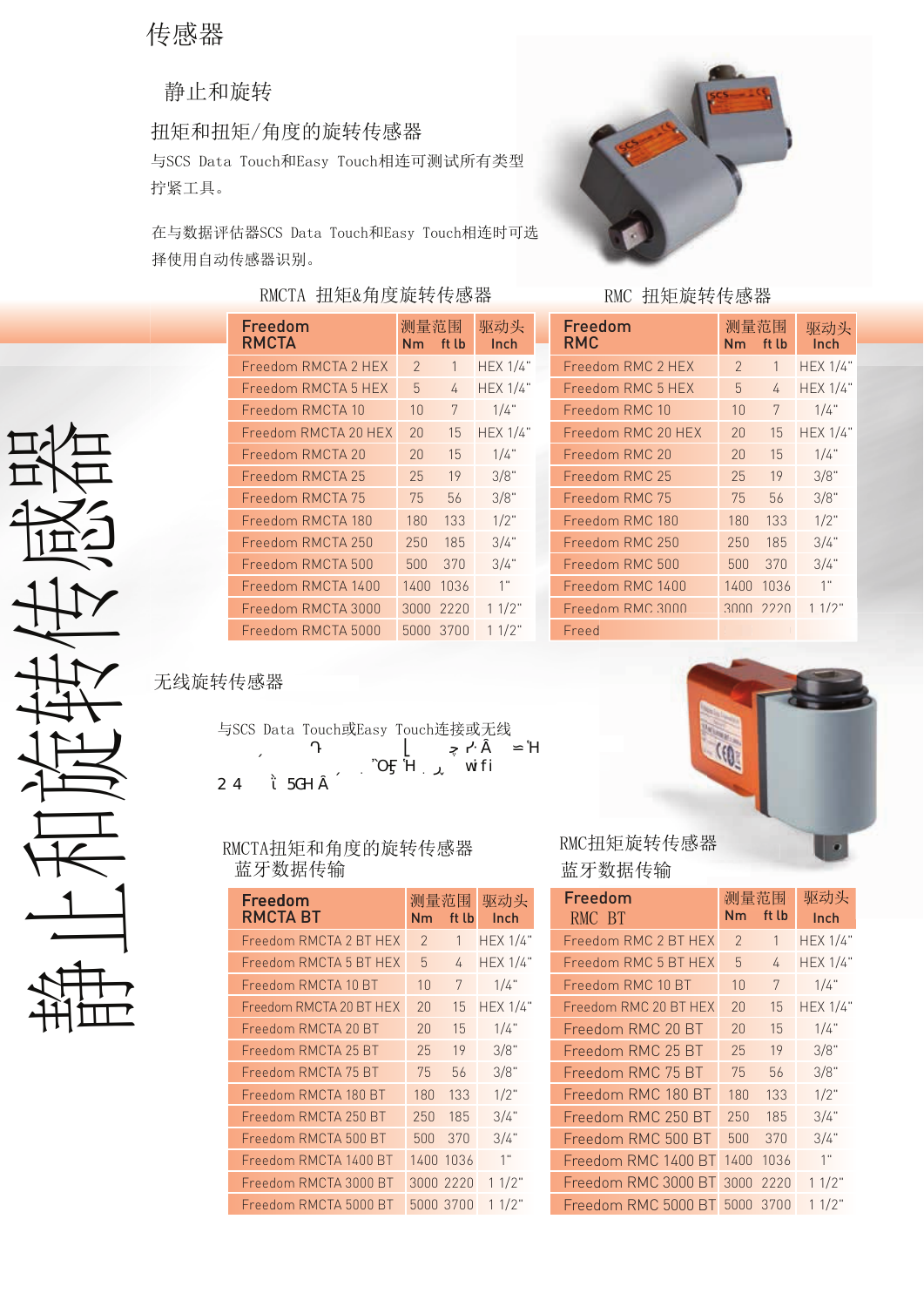

# 静止扭矩传感器

连接SCS Data Touch和Easy Touch 可适用于所有类型的拧紧工具和扭矩扳 手, SMC模式采用4角插头和SMCI采用特殊的螺纹环来测试脉冲扳手。在与SCS Data Touch和Easy Touch相连接时采用自动传感器识别。

# SMC扭矩静止传感器 SMCI扭矩静止传感器

有线 有线 医心包 医心包 医心包 有线

| Freedom                        | 容量            |       | 驱动头    |
|--------------------------------|---------------|-------|--------|
| <b>SMC</b>                     | Nm            | ft lb | Inch   |
| Freedom SMC 2                  | $\mathcal{P}$ | 1     | 3/4"   |
| Freedom SMC 10                 | 10            | 7     | 3/4"   |
| Freedom SMC 20                 | 20            | 15    | 3/4"   |
| Freedom SMC 50                 | 50            | 37    | 3/4"   |
| Freedom SMC 100                | 100           | 74    | 3/4"   |
| Freedom SMC 250                | 250           | 185   | 3/4"   |
| Freedom SMC 500                | 500           | 370   | 3/4"   |
| Freedom SMC 1000               | 1000          | 740   | 1      |
| Freedom SMC 2500               | 2500          | 1850  | 1" 1/2 |
| <del>고 는</del> 44 h /r 순 目 표 소 |               |       |        |

|                | 日ン                                                   |        |          |                   |               |      |              |  |  |
|----------------|------------------------------------------------------|--------|----------|-------------------|---------------|------|--------------|--|--|
|                | 容量<br>Freedom<br>驱动头<br><b>SMCI</b><br>ft lb<br>Inch |        | 容量<br>Nm | ft lb             | 驱动头           |      |              |  |  |
|                | 1                                                    | 3/4"   |          | Freedom SMCI 2    | $\mathcal{L}$ | 1    | <b>SA 21</b> |  |  |
|                | 7                                                    | 3/4"   |          | Freedom SMCI 10   | 10            | 7    | <b>SA 21</b> |  |  |
|                | 15                                                   | 3/4"   |          | Freedom SMCI 20   | 20            | 15   | <b>SA 21</b> |  |  |
| J              | 37                                                   | 3/4"   |          | Freedom SMCI 50   | 50            | 37   | <b>SA 21</b> |  |  |
| $\overline{0}$ | 74                                                   | 3/4"   |          | Freedom SMCI 100  | 100           | 74   | <b>SA 24</b> |  |  |
| $\cup$         | 185                                                  | 3/4"   |          | Freedom SMCI 250  | 250           | 185  | <b>SA 24</b> |  |  |
| $\Omega$       | 370                                                  | 3/4"   |          | Freedom SMCI 500  | 500           | 370  | <b>SA 36</b> |  |  |
| 00             | 740                                                  | 1      |          | Freedom SMCI 1000 | 1000          | 740  | SA 46        |  |  |
| 00             | 1850                                                 | 1" 1/2 |          | Freedom SMCI 2500 | 2500          | 1850 | SA 46        |  |  |
|                |                                                      |        |          |                   |               |      |              |  |  |

更高的扭矩容量要求 SA 特殊的适配器

无线静止传感器

通过蓝牙通讯(可选WiFi 2.4G Hz和5G Hz连接), 也可以通 过蓝牙连接到传感器SCS Data Touch或easy touch或者笔记本 电脑上,可适用于所有类型拧紧工具和扭矩扳手。 SMC模式采用4角接口连接, SMCI用特殊螺纹环来测试脉冲扳手。



# SMC 静止扭矩传感器 蓝牙数据传输

| Freedom             | 容量            |       | 驱动头    |
|---------------------|---------------|-------|--------|
| <b>SMC BT</b>       | Nm            | ft lb | Inch   |
| Freedom SMC 2 BT    | $\mathcal{P}$ | 1     | 3/4"   |
| Freedom SMC 10 BT   | 10            | 7     | 3/4"   |
| Freedom SMC 20 BT   | 20            | 15    | 3/4"   |
| Freedom SMC 50 BT   | 50            | 37    | 3/4"   |
| Freedom SMC 100 BT  | 100           | 74    | 3/4"   |
| Freedom SMC 250 BT  | 250           | 185   | 3/4"   |
| Freedom SMC 500 BT  | 500           | 370   | 3/4"   |
| Freedom SMC 1000 BT | 1000          | 740   | 1      |
| Freedom SMC 2500 BT | 2500          | 1850  | 1" 1/2 |
| 更高的扭矩容量要求           |               |       |        |

SMCI 静止扭矩传感器 蓝牙数据传输

| 容量<br>驱动头      |       |        | Freedom              | 容量             |       | 驱动头          |  |
|----------------|-------|--------|----------------------|----------------|-------|--------------|--|
| 'n             | ft lb | Inch   | <b>SMCIBT</b>        | Nm             | ft lb |              |  |
|                | 1     | 3/4"   | Freedom SMCI 2 BT    | $\overline{2}$ | 1     | <b>SA 21</b> |  |
| N              | 7     | 3/4"   | Freedom SMCI 10 BT   | 10             | 7     | <b>SA 21</b> |  |
| N              | 15    | 3/4"   | Freedom SMCI 20 BT   | 20             | 15    | <b>SA 21</b> |  |
| N              | 37    | 3/4"   | Freedom SMCI 50 BT   | 50             | 37    | <b>SA 21</b> |  |
| ĴО             | 74    | 3/4"   | Freedom SMCI 100 BT  | 100            | 74    | <b>SA 24</b> |  |
| 50             | 185   | 3/4"   | Freedom SMCI 250 BT  | 250            | 185   | <b>SA 24</b> |  |
| ĴО             | 370   | 3/4"   | Freedom SMCI 500 BT  | 500            | 370   | <b>SA 36</b> |  |
| OO.            | 740   | 1      | Freedom SMCI 1000 BT | 1000           | 740   | SA 46        |  |
| 00             | 1850  | 1" 1/2 | Freedom SMCI 2500 BT | 2500           | 1850  | SA 46        |  |
| ○ ▲ 起班 的过手而且 嬰 |       |        |                      |                |       |              |  |

SA 特殊的适配器

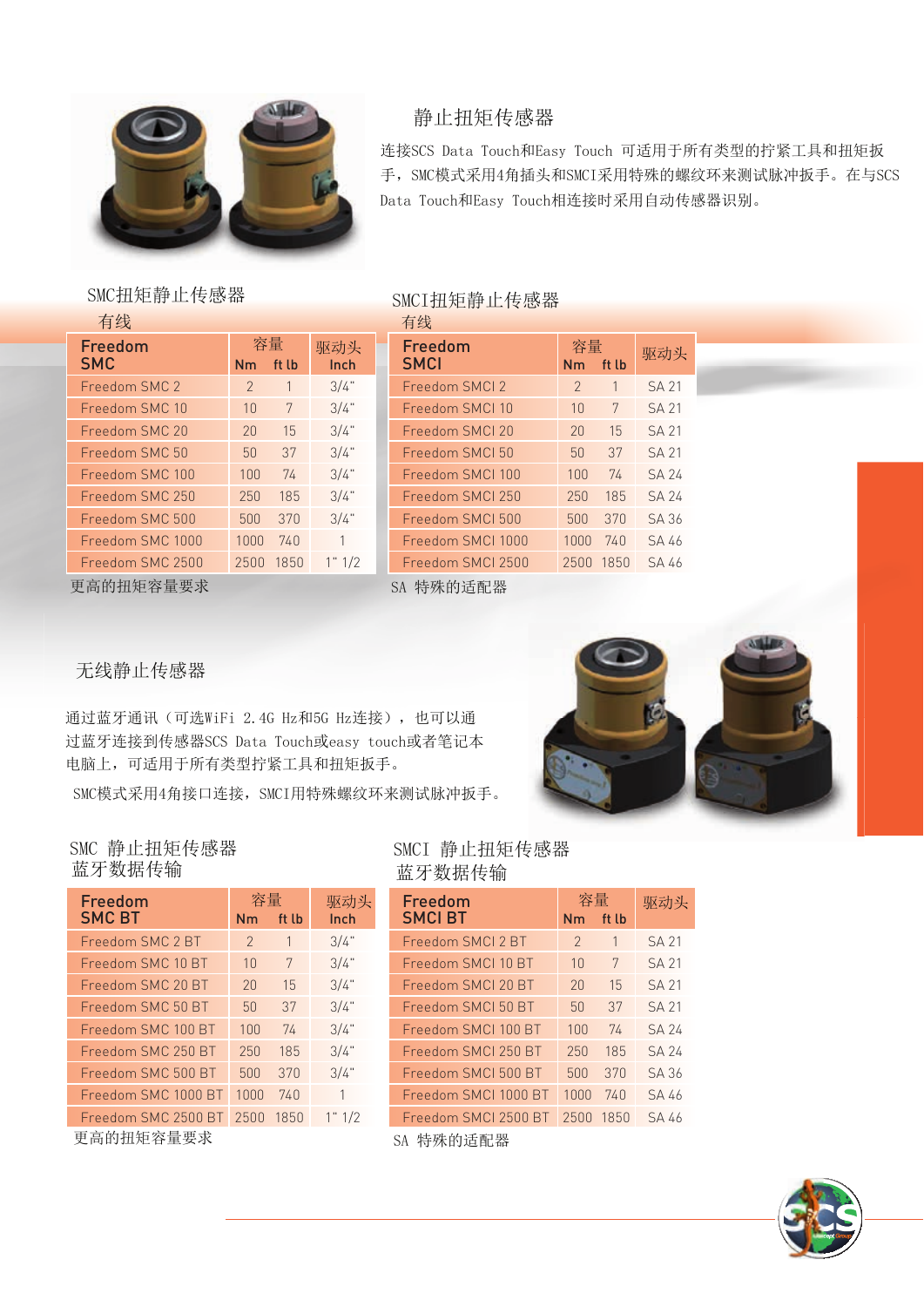# FWE 扭矩扳手

电子扭矩扳手连接SCS Data Touch和Eosy Touch (FWE), 可进行扭矩和扭矩/角度拧紧, 扭矩覆盖范围从1.5Nm---1000Nm和其它容量需求, 在与传感器SCS Data Touch和Easy Touch相连时 可采用自动传感器识别工具,驱动头为9x12和14x18适用于所有标准工具附件。

| FWE外部电子扭矩扳手,<br>仅扭矩   |                |              |                  |  |  |  |
|-----------------------|----------------|--------------|------------------|--|--|--|
| Freedom<br><b>FWE</b> | N <sub>m</sub> | 容量」<br>ft lb | 驱动头<br>Inch      |  |  |  |
| Freedom FWF 15        | 15             | 11           | $9 \times 12$    |  |  |  |
| Freedom FWF 30        | 30             | 22           | $9 \times 12$    |  |  |  |
| Freedom FWE 70        | 70             | 52           | $9 \times 12$    |  |  |  |
| Freedom FWF 100       | 100            | 74           | $9 \times 12$    |  |  |  |
| Freedom FWF 200       | 200            | 148          | $14 \times 18$   |  |  |  |
| Freedom FWF 300       | 300            | 222          | $14 \times 18$   |  |  |  |
| Freedom FWE 400       | 400            | 296          | $14 \times 18$   |  |  |  |
| Freedom FWE 600       | 600            | 444          | $14 \times 18$   |  |  |  |
| Freedom FWE 800       | 800            | 592          | $\varnothing$ 20 |  |  |  |
| Freedom FWE 1000      | 1000           | 740          | $\varnothing$ 20 |  |  |  |

## FWE 外部电子扭矩和角度扳手 扣钻和鱼底

| Freedom<br><b>FWETA</b> | 容量<br>Nm | ft lb | 驱动头<br>Inch    |
|-------------------------|----------|-------|----------------|
|                         |          |       |                |
| Freedom FWETA 15        | 15       | 11    | $9 \times 12$  |
| Freedom FWFTA 30        | 30       | 22    | $9 \times 12$  |
| Freedom FWETA 70        | 70       | 52    | $9 \times 12$  |
| Freedom FWETA 100       | 100      | 74    | $9 \times 12$  |
| Freedom FWFTA 200       | 200      | 148   | $14 \times 18$ |
| Freedom FWFTA 300       | 300      | 222   | $14 \times 18$ |
| Freedom FWFTA 400       | 400      | 296   | $14 \times 18$ |
| Freedom FWFTA 600       | 600      | 444   | $14 \times 18$ |
| Freedom FWETA 800       | 800      | 592   | $\alpha$ 20    |
| Freedom FWFTA 1000      | 1000     | 740   | ø 20           |

iberaadv.cor



**SCS Concept Group SAS** ZI Technoland 310 Avenue René Jacot - 25460 Etupes - France info@scsconcept.eu - www.scsconcept.eu



# Q-direct GmbH

Zeppelinstr. 2 - 84180 Loiching - Kronwieden -(Germany) info@q-direct.eu - www.q-direct.eu

中国区总代理 RCE **Stolfig<sup>®</sup> Group** 驶多飞上海公司 地址: 上海市安亭园业路151号<br>电话: 021-59575988-110 传真: 021-59575881 网址: www.stolfig-sh.cn